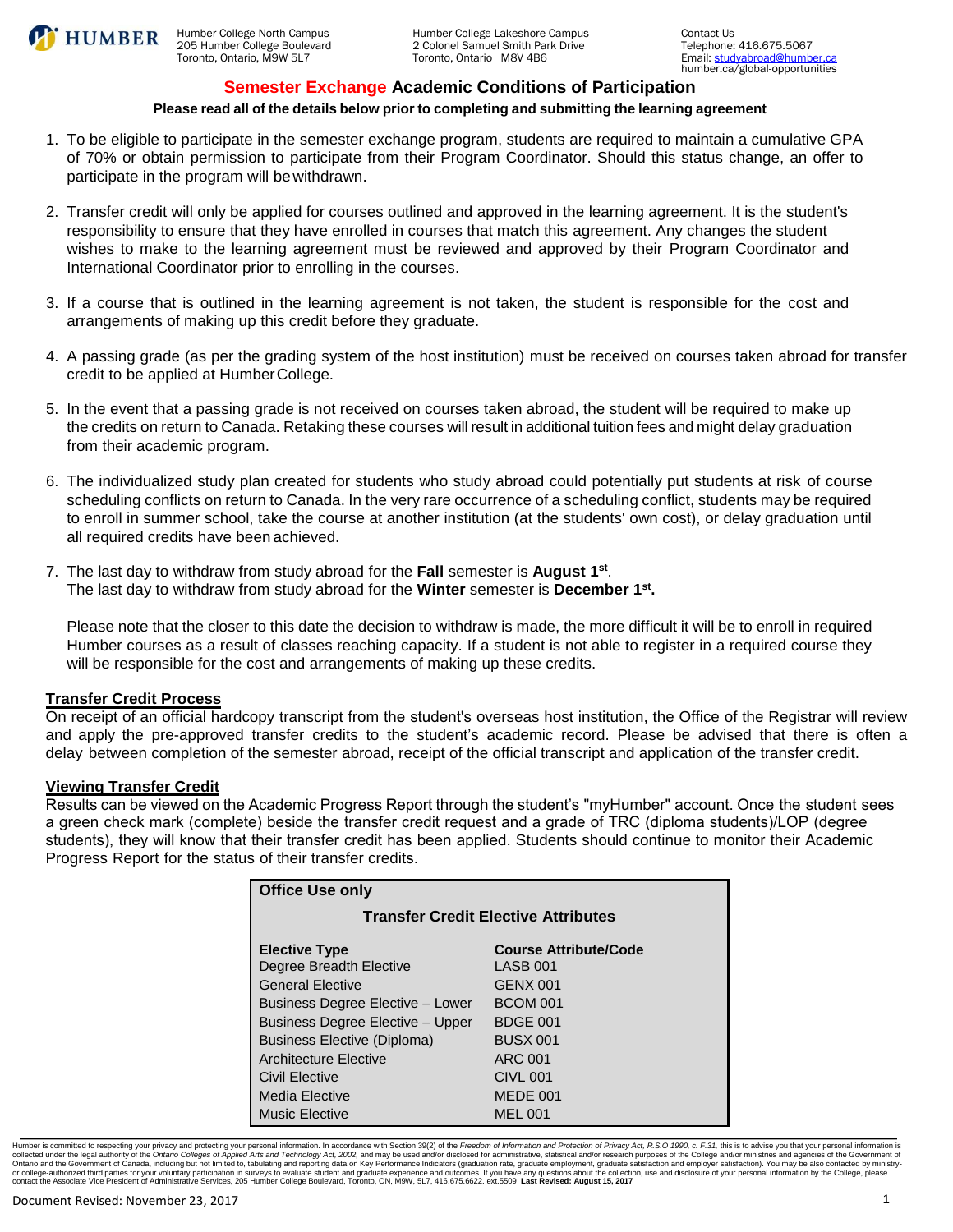## SEMESTER EXCHANGE LEARNING AGREEMENT - OUTBOUND

**T** HUMBER

| A. Personal Information             |                                                                                                                                                                                                                                                                                                                                                                                                                                                                                                                                                                                                                  |         |             |                     | I am applying for OSAP                                                                                                 | <b>Yes</b> | No      |
|-------------------------------------|------------------------------------------------------------------------------------------------------------------------------------------------------------------------------------------------------------------------------------------------------------------------------------------------------------------------------------------------------------------------------------------------------------------------------------------------------------------------------------------------------------------------------------------------------------------------------------------------------------------|---------|-------------|---------------------|------------------------------------------------------------------------------------------------------------------------|------------|---------|
| <b>Student Number</b>               | Academic Program                                                                                                                                                                                                                                                                                                                                                                                                                                                                                                                                                                                                 |         |             | Campus (NO/LA)      | Email                                                                                                                  |            |         |
| Last Name                           | <b>First Name</b>                                                                                                                                                                                                                                                                                                                                                                                                                                                                                                                                                                                                |         |             | D.O.B. (DD/MM/YYYY) | Phone number (xxx-xxx-xxxx)                                                                                            |            |         |
| Receiving Institution               | <b>Host Country</b>                                                                                                                                                                                                                                                                                                                                                                                                                                                                                                                                                                                              |         |             |                     | Period of Study (semester)                                                                                             |            |         |
| B. Course(s) Details                |                                                                                                                                                                                                                                                                                                                                                                                                                                                                                                                                                                                                                  |         |             |                     |                                                                                                                        |            |         |
|                                     | <b>HUMBER COURSE INFORMATION</b><br>List the course code and name of the Humber course(s)                                                                                                                                                                                                                                                                                                                                                                                                                                                                                                                        |         |             |                     | <b>RECEIVING INSTITUTION INFORMATION</b><br>Indicate the course code and course<br>name of suggested course equivalent |            |         |
| Humber Course Code                  | Humber Course Name                                                                                                                                                                                                                                                                                                                                                                                                                                                                                                                                                                                               | Credits | Course Code |                     | Course Name                                                                                                            |            | Credits |
|                                     |                                                                                                                                                                                                                                                                                                                                                                                                                                                                                                                                                                                                                  |         |             |                     |                                                                                                                        |            |         |
|                                     | For LASB 001 degree elective courses, Academic Contacts will need to indicate the level and the category.<br>Level: [O Upper level   Q Lower level Category: [C] SCC, Society, Culture and Commerce / [C] AH, Arts & Humanities / [C] ST, Science and Technology                                                                                                                                                                                                                                                                                                                                                 |         |             |                     |                                                                                                                        |            |         |
| Humber Course Code                  | Humber Course Name                                                                                                                                                                                                                                                                                                                                                                                                                                                                                                                                                                                               | Credits | Course Code |                     | <b>Course Name</b>                                                                                                     |            | Credits |
|                                     |                                                                                                                                                                                                                                                                                                                                                                                                                                                                                                                                                                                                                  |         |             |                     |                                                                                                                        |            |         |
|                                     | For LASB 001 degree elective courses, Academic Contacts will need to indicate the level and the category.<br>Level: $I = \text{Upper level} \quad \text{Lower level} \quad \text{Category:} \quad \text{C} \quad \text{S} \quad \text{S} \quad \text{C} \quad \text{S} \quad \text{C} \quad \text{C} \quad \text{C} \quad \text{C} \quad \text{C} \quad \text{C} \quad \text{C} \quad \text{C} \quad \text{C} \quad \text{C} \quad \text{C} \quad \text{C} \quad \text{C} \quad \text{C} \quad \text{C} \quad \text{C} \quad \text{C} \quad \text{C} \quad \text{C} \quad \text{C} \quad \text{C} \quad \text{C$ |         |             |                     |                                                                                                                        |            |         |
| Humber Course Code                  | Humber Course Name                                                                                                                                                                                                                                                                                                                                                                                                                                                                                                                                                                                               | Credits | Course Code |                     | <b>Course Name</b>                                                                                                     |            | Credits |
|                                     |                                                                                                                                                                                                                                                                                                                                                                                                                                                                                                                                                                                                                  |         |             |                     |                                                                                                                        |            |         |
|                                     | For LASB 001 degree elective courses, Academic Contacts will need to indicate the level and the category.<br>Level: [O Upper level   Q Lower level Category: [C] SCC, Society, Culture and Commerce / [C] AH, Arts & Humanities / [C] ST, Science and Technology                                                                                                                                                                                                                                                                                                                                                 |         |             |                     |                                                                                                                        |            |         |
| Humber Course Code                  | Humber Course Name                                                                                                                                                                                                                                                                                                                                                                                                                                                                                                                                                                                               | Credits | Course Code |                     | <b>Course Name</b>                                                                                                     |            | Credits |
|                                     |                                                                                                                                                                                                                                                                                                                                                                                                                                                                                                                                                                                                                  |         |             |                     |                                                                                                                        |            |         |
|                                     | For LASB 001 degree elective courses, Academic Contacts will need to indicate the level and the category.<br>Level: [O Upper level   O Lower level Category: O SCC, Society, Culture and Commerce / $\Box$ AH, Arts & Humanities / $\Box$ ST, Science and Technology                                                                                                                                                                                                                                                                                                                                             |         |             |                     |                                                                                                                        |            |         |
| Humber Course Code                  | Humber Course Name                                                                                                                                                                                                                                                                                                                                                                                                                                                                                                                                                                                               | Credits | Course Code |                     | <b>Course Name</b>                                                                                                     |            | Credits |
|                                     |                                                                                                                                                                                                                                                                                                                                                                                                                                                                                                                                                                                                                  |         |             |                     |                                                                                                                        |            |         |
|                                     | For LASB 001 degree elective courses, Academic Contacts will need to indicate the level and the category.<br>Level: □ Upper level □ Lower level Category: □ SCC, Society, Culture and Commerce / □ AH, Arts & Humanities / □ ST, Science and Technology                                                                                                                                                                                                                                                                                                                                                          |         |             |                     |                                                                                                                        |            |         |
| c. Learning Agreement Approval      |                                                                                                                                                                                                                                                                                                                                                                                                                                                                                                                                                                                                                  |         |             |                     |                                                                                                                        |            |         |
| Core Credits Authorized by: (PRINT) |                                                                                                                                                                                                                                                                                                                                                                                                                                                                                                                                                                                                                  |         |             |                     |                                                                                                                        |            |         |
|                                     |                                                                                                                                                                                                                                                                                                                                                                                                                                                                                                                                                                                                                  |         |             |                     |                                                                                                                        |            |         |
| Receiving Institution: (PRINT)      | (SIGNATURE)                                                                                                                                                                                                                                                                                                                                                                                                                                                                                                                                                                                                      |         |             |                     | <u> Alexandria de la contrada de la contrada de la contrada de la contrada de la contrada de la contrada de la c</u>   |            |         |

D. I have read and agree to the conditions of participation and agree to enroll in the courses outlined above in my learning agreement.

| <b>Student Signature</b>                                                                                                                                                                                                                                                                                                                                                                                                              | Date                                                                                                            |
|---------------------------------------------------------------------------------------------------------------------------------------------------------------------------------------------------------------------------------------------------------------------------------------------------------------------------------------------------------------------------------------------------------------------------------------|-----------------------------------------------------------------------------------------------------------------|
| E. Office Use Only                                                                                                                                                                                                                                                                                                                                                                                                                    |                                                                                                                 |
| Academic Study Plan Attached<br>□<br>$\overline{1}$ $\overline{1}$ $\overline{2}$ $\overline{4}$ $\overline{5}$ $\overline{2}$ $\overline{2}$ $\overline{4}$ $\overline{2}$ $\overline{2}$ $\overline{2}$ $\overline{2}$ $\overline{2}$ $\overline{2}$ $\overline{2}$ $\overline{2}$ $\overline{2}$ $\overline{2}$ $\overline{2}$ $\overline{2}$ $\overline{2}$ $\overline{2}$ $\overline{2}$ $\overline{2}$ $\overline{$<br>n.<br>n. | $\Box$ IDC 212 (and applied broadth algebra) $\Box$ IDC 200 (two applied broadth algebra)<br>$\Box$ $\cap$ then |

IBS 315 (no online breadth electives) □ IBS 312 (one online breadth elective) □ IBS 309 (two online breadth electives) □ Uther:<br>Original Learning Agreement has been revised (please see next page) □ Final Transcript Receiv  $\square$  Original Learning Agreement has been revised (please see next page)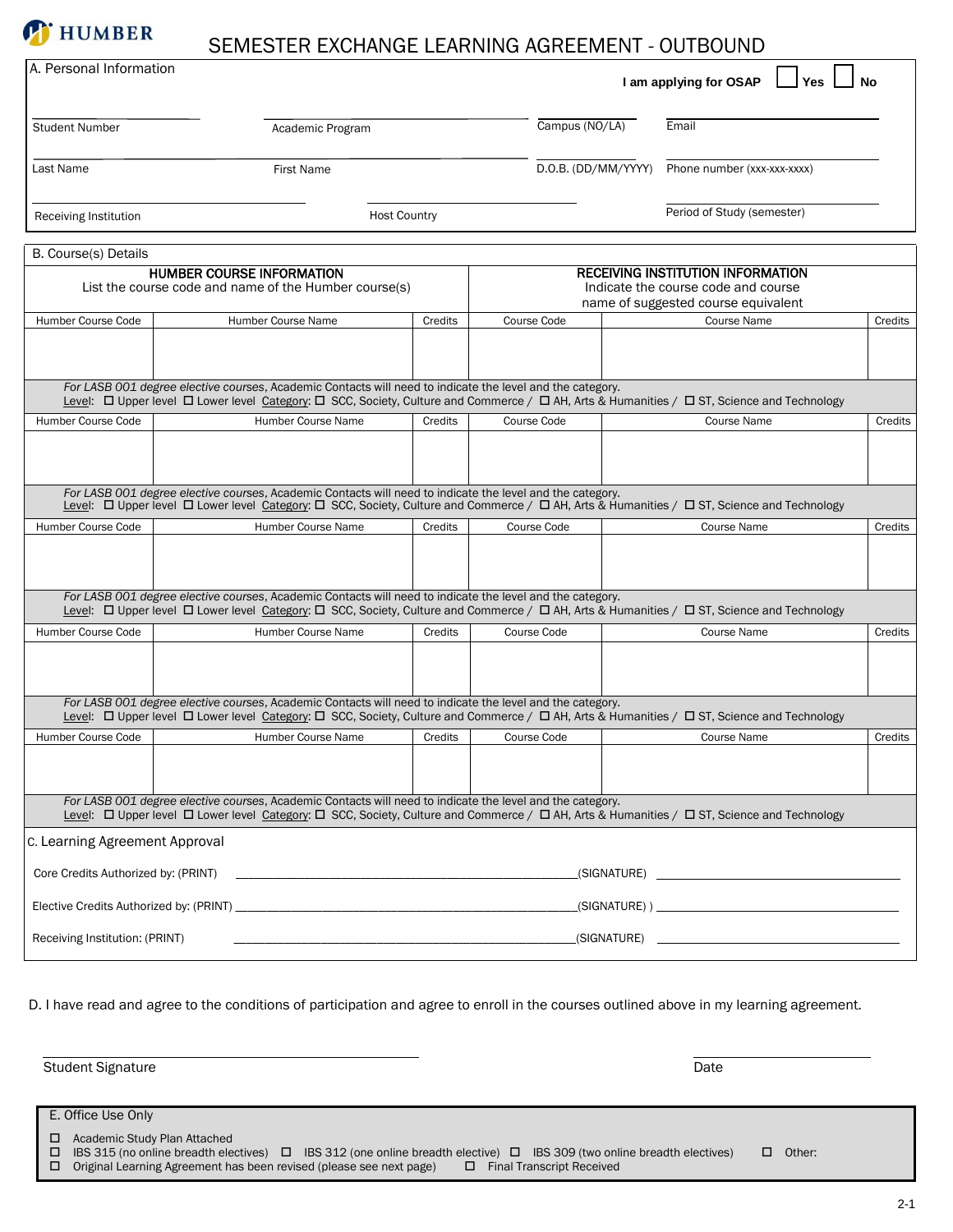

# REVISED SEMESTER EXCHANGE LEARNING AGREEMENT - OUTBOUND

| Course(s) Details                   |                                                                                                                                                                                                                                                                                  |                                          |             |                                                                            |         |
|-------------------------------------|----------------------------------------------------------------------------------------------------------------------------------------------------------------------------------------------------------------------------------------------------------------------------------|------------------------------------------|-------------|----------------------------------------------------------------------------|---------|
|                                     | <b>HUMBER COURSE INFORMATION</b>                                                                                                                                                                                                                                                 | <b>RECEIVING INSTITUTION INFORMATION</b> |             |                                                                            |         |
|                                     | List the course code and name of the Humber course(s)                                                                                                                                                                                                                            |                                          |             | Indicate the course code and course<br>name of suggested course equivalent |         |
| Humber Course Code                  | Humber Course Name                                                                                                                                                                                                                                                               | Credits                                  | Course Code | <b>Course Name</b>                                                         | Credits |
|                                     |                                                                                                                                                                                                                                                                                  |                                          |             |                                                                            |         |
|                                     |                                                                                                                                                                                                                                                                                  |                                          |             |                                                                            |         |
|                                     |                                                                                                                                                                                                                                                                                  |                                          |             |                                                                            |         |
|                                     | For LASB 001 degree elective courses, Academic Contacts will need to indicate the level and the category.<br>Level: [O Upper level   Q Lower level Category: [C SCC, Society, Culture and Commerce / [C AH, Arts & Humanities / C ST, Science and Technology                     |                                          |             |                                                                            |         |
| Humber Course Code                  | Humber Course Name                                                                                                                                                                                                                                                               | Credits                                  | Course Code | Course Name                                                                | Credits |
|                                     |                                                                                                                                                                                                                                                                                  |                                          |             |                                                                            |         |
|                                     |                                                                                                                                                                                                                                                                                  |                                          |             |                                                                            |         |
|                                     |                                                                                                                                                                                                                                                                                  |                                          |             |                                                                            |         |
|                                     | For LASB 001 degree elective courses, Academic Contacts will need to indicate the level and the category.<br>Level: $\Box$ Upper level $\Box$ Lower level Category: $\Box$ SCC, Society, Culture and Commerce / $\Box$ AH, Arts & Humanities / $\Box$ ST, Science and Technology |                                          |             |                                                                            |         |
| Humber Course Code                  | Humber Course Name                                                                                                                                                                                                                                                               | Credits                                  | Course Code | <b>Course Name</b>                                                         | Credits |
|                                     |                                                                                                                                                                                                                                                                                  |                                          |             |                                                                            |         |
|                                     |                                                                                                                                                                                                                                                                                  |                                          |             |                                                                            |         |
|                                     | For LASB 001 degree elective courses, Academic Contacts will need to indicate the level and the category.                                                                                                                                                                        |                                          |             |                                                                            |         |
|                                     | Level: □ Upper level □ Lower level Category: □ SCC, Society, Culture and Commerce / □ AH, Arts & Humanities / □ ST, Science and Technology                                                                                                                                       |                                          |             |                                                                            |         |
| Humber Course Code                  | Humber Course Name                                                                                                                                                                                                                                                               | Credits                                  | Course Code | <b>Course Name</b>                                                         | Credits |
|                                     |                                                                                                                                                                                                                                                                                  |                                          |             |                                                                            |         |
|                                     |                                                                                                                                                                                                                                                                                  |                                          |             |                                                                            |         |
|                                     |                                                                                                                                                                                                                                                                                  |                                          |             |                                                                            |         |
|                                     | For LASB 001 degree elective courses, Academic Contacts will need to indicate the level and the category.<br>Level: [O Upper level   O Lower level Category: [C] SCC, Society, Culture and Commerce / [C] AH, Arts & Humanities / [C] ST, Science and Technology                 |                                          |             |                                                                            |         |
| Humber Course Code                  | Humber Course Name                                                                                                                                                                                                                                                               | Credits                                  | Course Code | <b>Course Name</b>                                                         | Credits |
|                                     |                                                                                                                                                                                                                                                                                  |                                          |             |                                                                            |         |
|                                     |                                                                                                                                                                                                                                                                                  |                                          |             |                                                                            |         |
|                                     | For LASB 001 degree elective courses, Academic Contacts will need to indicate the level and the category.                                                                                                                                                                        |                                          |             |                                                                            |         |
|                                     | Level: [Upper level   Lower level Category: [ SCC, Society, Culture and Commerce / [ AH, Arts & Humanities / [ ST, Science and Technology                                                                                                                                        |                                          |             |                                                                            |         |
| Learning Agreement Approval         |                                                                                                                                                                                                                                                                                  |                                          |             |                                                                            |         |
| Core Credits Authorized by: (PRINT) |                                                                                                                                                                                                                                                                                  |                                          |             |                                                                            |         |
|                                     |                                                                                                                                                                                                                                                                                  |                                          |             |                                                                            |         |
| Receiving Institution: (PRINT)      |                                                                                                                                                                                                                                                                                  |                                          |             | (SIGNATURE)                                                                |         |
|                                     |                                                                                                                                                                                                                                                                                  |                                          |             |                                                                            |         |
| Comments:                           |                                                                                                                                                                                                                                                                                  |                                          |             |                                                                            |         |
|                                     |                                                                                                                                                                                                                                                                                  |                                          |             |                                                                            |         |
|                                     |                                                                                                                                                                                                                                                                                  |                                          |             |                                                                            |         |
|                                     |                                                                                                                                                                                                                                                                                  |                                          |             |                                                                            |         |
|                                     |                                                                                                                                                                                                                                                                                  |                                          |             |                                                                            |         |
|                                     |                                                                                                                                                                                                                                                                                  |                                          |             |                                                                            |         |
|                                     |                                                                                                                                                                                                                                                                                  |                                          |             |                                                                            |         |
|                                     |                                                                                                                                                                                                                                                                                  |                                          |             |                                                                            |         |
|                                     |                                                                                                                                                                                                                                                                                  |                                          |             |                                                                            |         |
|                                     |                                                                                                                                                                                                                                                                                  |                                          |             |                                                                            |         |

I have read and agree to the conditions of participation and agree to enroll in the courses outlined above in my learning agreement.

Student Signature Date

Office Use Only □ Academic Study Plan Attached  $\Box$  IBS 315 (no online breadth electives)  $\Box$  IBS 312 (one online breadth elective)  $\Box$  IBS 309 (two online breadth electives)  $\Box$  Other: Final Transcript Received